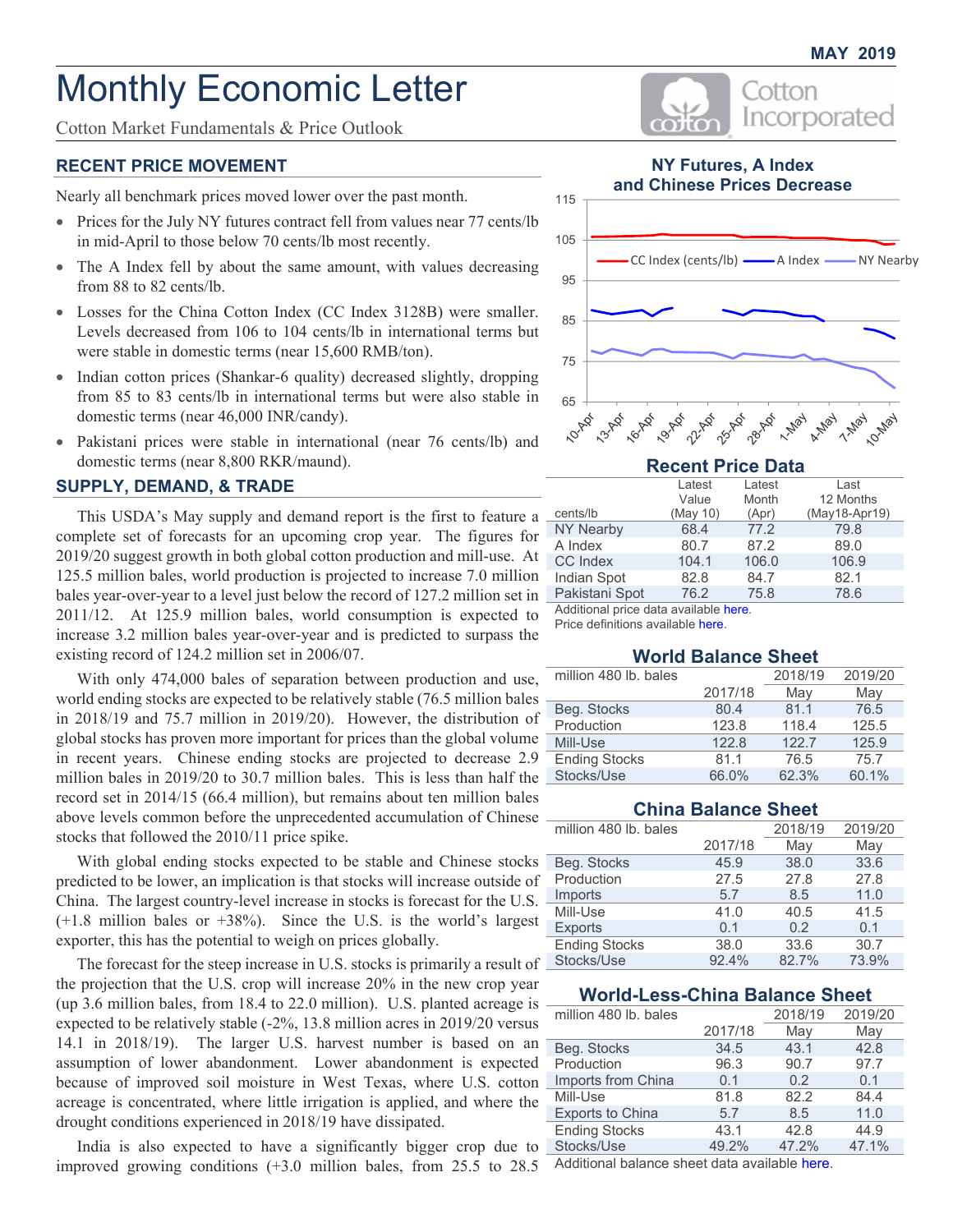million). Together, these two countries account for most of the expected increase in global production. After a record crop in 2018/19, the Brazilian harvest is forecast to be slightly lower in 2019/20 (-0.8 million bales, from 12.8 million in 2018/19 to 12.0 million bales in 2019/20). Australian production is projected to remain low due to the on-going drought (production was over four million bales in 2016/17 and 2017/18, was only 2.5 million bales in 2018/19, and is forecast to be only 2.2 million bales in 2019/20).

Growth in global mill-use is primarily expected to result from increases in China (+1.0 million bales year-over-year to 41.5 million in 2019/20), Vietnam (+600,000 bales to 7.6 million), India (+500,000 bales to 25.3 million), and Bangladesh (+400,000 bales to 8.4 million). All other major spinning countries are predicted to have flat or slightly higher consumption in 2019/20.

Trade is anticipated to increase next crop year (+3.3 million bales to 45.4 million) and to approach the record (47.6 million, set in 2012/13). The largest change on the export side is predicted to come from the U.S. (+2.3 million bales, from 14.8 to 17.0 million). The largest change on the import side is expected to come from China (+2.5 million bales, from 8.5 to 11.0 million).

# **PRICE OUTLOOK**

The deterioration of trade negotiations between the U.S. and China has been coincident with the recent downturn in cotton prices. Nonetheless, there are other factors that also likely contributed to the decline. One factor was the onset of another round of auctions of supply held in Chinese reserves (began May 5th). Another is the prospect of a very large U.S. crop with continued precipitation in West Texas. Ironically, these two developments would normally suggest more trade between the world's largest importer and the world's largest exporter (as China draws down its reserves, it has less supply available to fill its production deficit and a bigger U.S. crop means more fiber can be exported).

Although China has threatened retaliation for the latest increases in tariffs (beginning May 10th, a list of U.S. imports from China valued at \$200 billion face a 15 percentage point increase in duties, this is on top of the 10 point increase on the same set of goods that went into effect in September), it is unknown if there will be further consequences for U.S. cotton exports to China (which have suffered a 25 percentage point tariff increase since July 7th).

Beyond the increases that just went into effect, the U.S. has threatened to raise tariffs on all goods from China that have not been covered by previous implementations. It is unknown if and when this set of increases might happen, but it would cover apparel and home furnishings (HS Chapters 61-63). China represents more than 40% of U.S. apparel imports and over half of U.S. home furnishings imports, so this would be highly disruptive for U.S. supply chains. This could lead U.S. retailers to decrease order volumes, and therefore have a direct impact on global cotton demand. Greater consequences, however, could be indirect. To the extent that the trade dispute slows macroeconomic growth in the U.S. and China, spillover effects can be expected around the world. Weaker global economic growth is associated with weaker growth in consumption and could emerge as a heavier weight on cotton price direction.



### **World Cotton Production**

| million 480 lb. bales |         | 2018/19 | 2019/20 |
|-----------------------|---------|---------|---------|
|                       | 2017/18 | May     | May     |
| India                 | 29.0    | 25.5    | 28.5    |
| China                 | 27.5    | 27.8    | 27.8    |
| <b>United States</b>  | 20.9    | 18.4    | 22.0    |
| <b>Brazil</b>         | 9.2     | 12.8    | 12.0    |
| Pakistan              | 8.2     | 7.7     | 8.0     |
| <b>Rest of World</b>  | 28.9    | 26.3    | 27.2    |
| World                 | 123.8   | 118.4   | 125.5   |

#### **World Cotton Mill-Use**

| million 480 lb. bales |         | 2018/19 | 2019/20 |
|-----------------------|---------|---------|---------|
|                       | 2017/18 | May     | May     |
| China                 | 41.0    | 40.5    | 41.5    |
| India                 | 24.2    | 24.8    | 25.3    |
| Pakistan              | 10.8    | 10.6    | 10.7    |
| Bangladesh            | 7.5     | 8.0     | 8.4     |
| Vietnam               | 6.7     | 7.0     | 7.6     |
| <b>Rest of World</b>  | 32.6    | 31.8    | 32.4    |
| World                 | 122.8   | 122.7   | 125.9   |

#### **World Cotton Exports**

| million 480 lb. bales |         | 2018/19 | 2019/20 |
|-----------------------|---------|---------|---------|
|                       | 2017/18 | May     | May     |
| <b>United States</b>  | 15.8    | 14.8    | 17.0    |
| Brazil                | 4.2     | 5.8     | 8.2     |
| India                 | 5.2     | 4.2     | 4.5     |
| Australia             | 3.9     | 4.2     | 2.4     |
| <b>Benin</b>          | 1.0     | 1.3     | 1.4     |
| <b>Rest of World</b>  | 10.8    | 11.8    | 11.8    |
| World                 | 40.9    | 42.0    | 45.3    |

#### **World Cotton Imports**

| million 480 lb. bales |         | 2018/19 | 2019/20 |
|-----------------------|---------|---------|---------|
|                       | 2017/18 | May     | May     |
| China                 | 5.7     | 8.5     | 11.0    |
| Bangladesh            | 7.6     | 8.0     | 8.4     |
| Vietnam               | 7.0     | 7.1     | 7.6     |
| Indonesia             | 3.5     | 3.2     | 3.2     |
| <b>Turkey</b>         | 4.0     | 3.0     | 3.0     |
| <b>Rest of World</b>  | 13.2    | 12.2    | 12.2    |
| World                 | 41.0    | 42.0    | 45.4    |

## **World Cotton Ending Stocks**

| million 480 lb. bales |         | 2018/19 | 2019/20 |
|-----------------------|---------|---------|---------|
|                       | 2017/18 | May     | May     |
| China                 | 38.0    | 33.6    | 30.7    |
| India                 | 9.2     | 7.1     | 7.2     |
| <b>Brazil</b>         | 8.7     | 12.2    | 12.5    |
| <b>United States</b>  | 4.3     | 4.7     | 6.4     |
| Pakistan              | 2.8     | 2.8     | 2.8     |
| <b>Rest of World</b>  | 18.0    | 16.1    | 16.0    |
| World                 | 81.1    | 76.5    | 75.7    |

Additional supply and demand data available [here.](#page-8-0)

Please forward comments and questions to <mark>marketinformation@cottoninc</mark><br>To subscribe to the Monthly Economic Lett<mark>er click here</mark> and follow the insi ck here and follow the instructions in the Email Subscriptions box on the left side of the page

**Sources:** Price data from Reuters, Cotlook, Cotton Assn. of India, and Karachi Cotton Assn. Supply, demand, and trade data from the USDA.

**Disclaimer:** The information contained herein is derived from public and private subscriber news sources believed to be reliable; however, Cotton Incorporated cannot guarantee its accuracy or completeness.<br>No responsibili making investment decisions. This communication is not intended to forecast or predict future prices or events.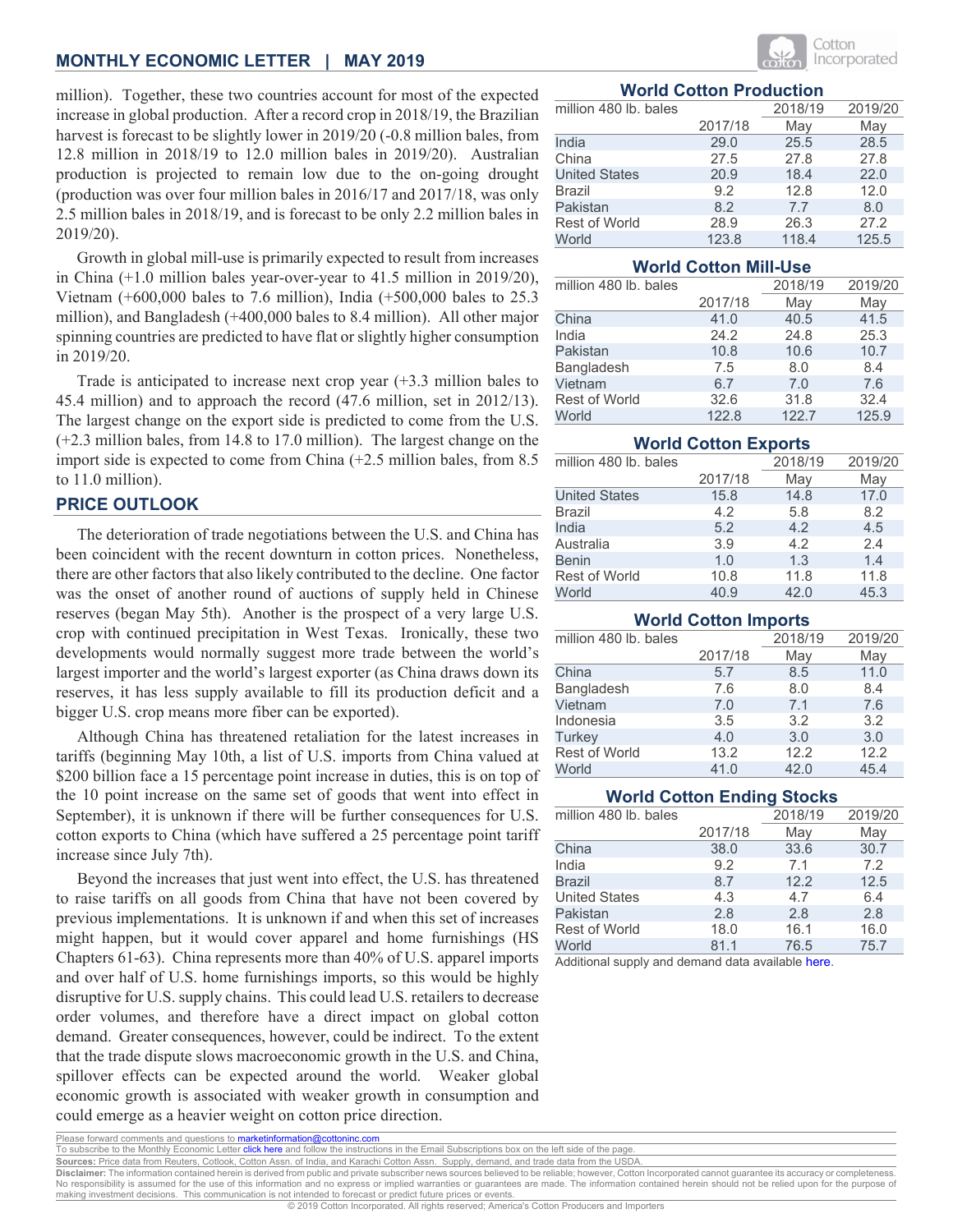<span id="page-2-0"></span>

|                       | <b>List of Charts and Tables</b> |                              |                         |                         |  |  |  |  |
|-----------------------|----------------------------------|------------------------------|-------------------------|-------------------------|--|--|--|--|
| <b>Charts - Daily</b> | A Index & NY Nearby              | <b>Chinese Prices</b>        | <b>Indian Prices</b>    | <b>Pakistani Prices</b> |  |  |  |  |
| <b>Charts - Mon</b>   | A Index & NY Nearby              | <b>Chinese Prices</b>        | <b>Indian Prices</b>    | <b>Pakistani Prices</b> |  |  |  |  |
| <b>Tables</b>         | <b>Balance Sheets (bales)</b>    | <b>Balance Sheets (tons)</b> | Supply & Demand (bales) | Supply & Demand (tons)  |  |  |  |  |





# **One Year of Daily A Index and NY Nearby Prices**

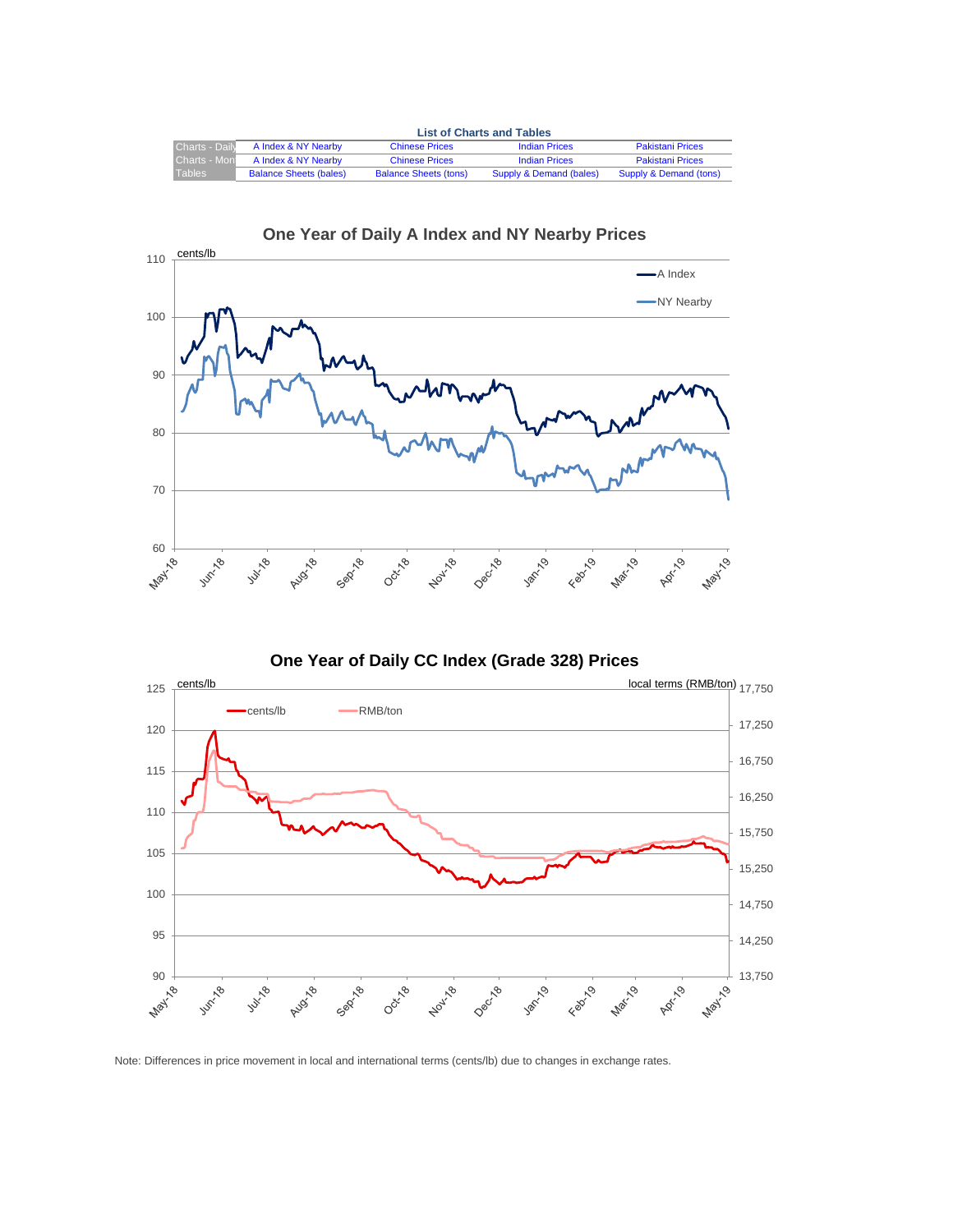



<span id="page-3-0"></span>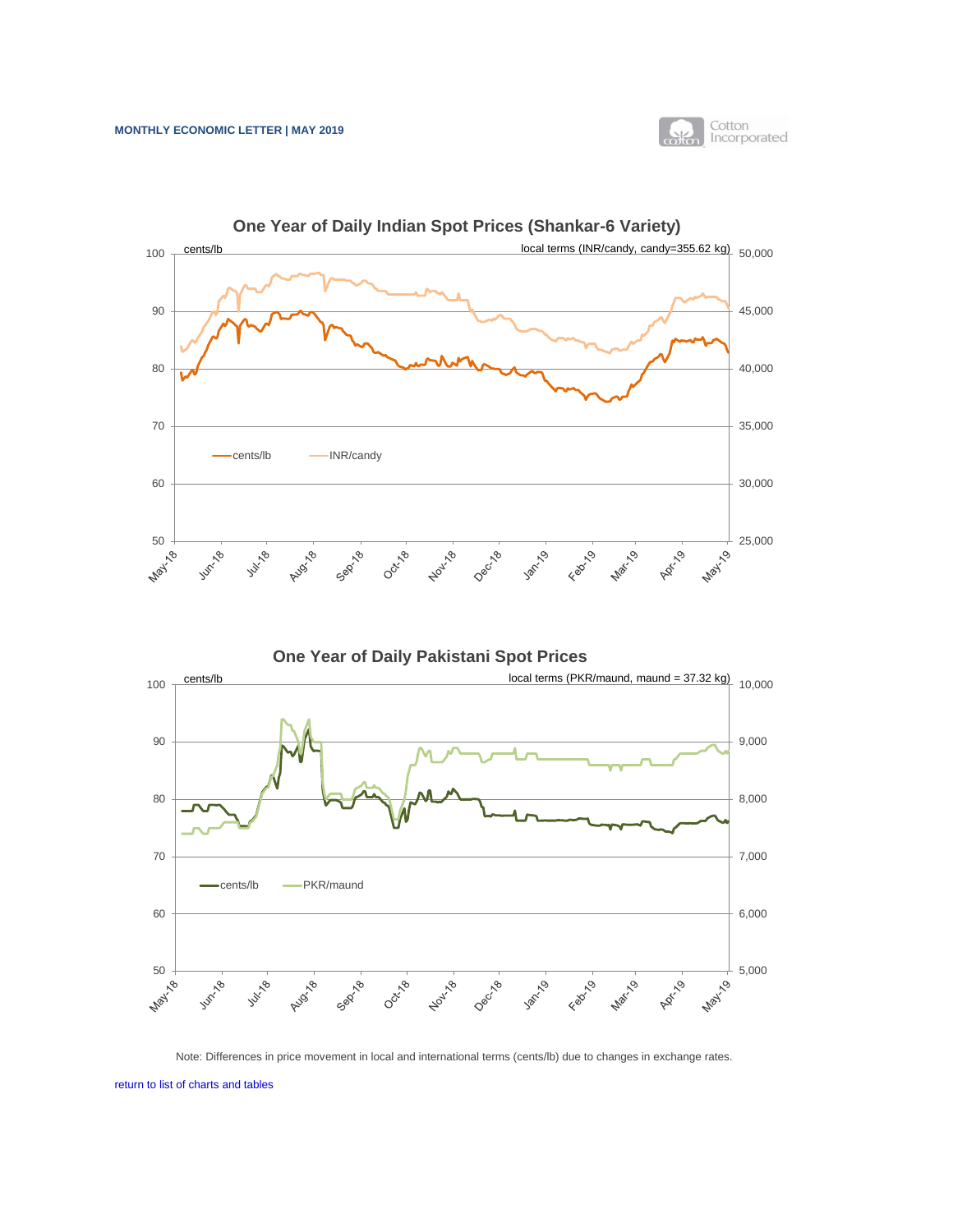



<span id="page-4-0"></span>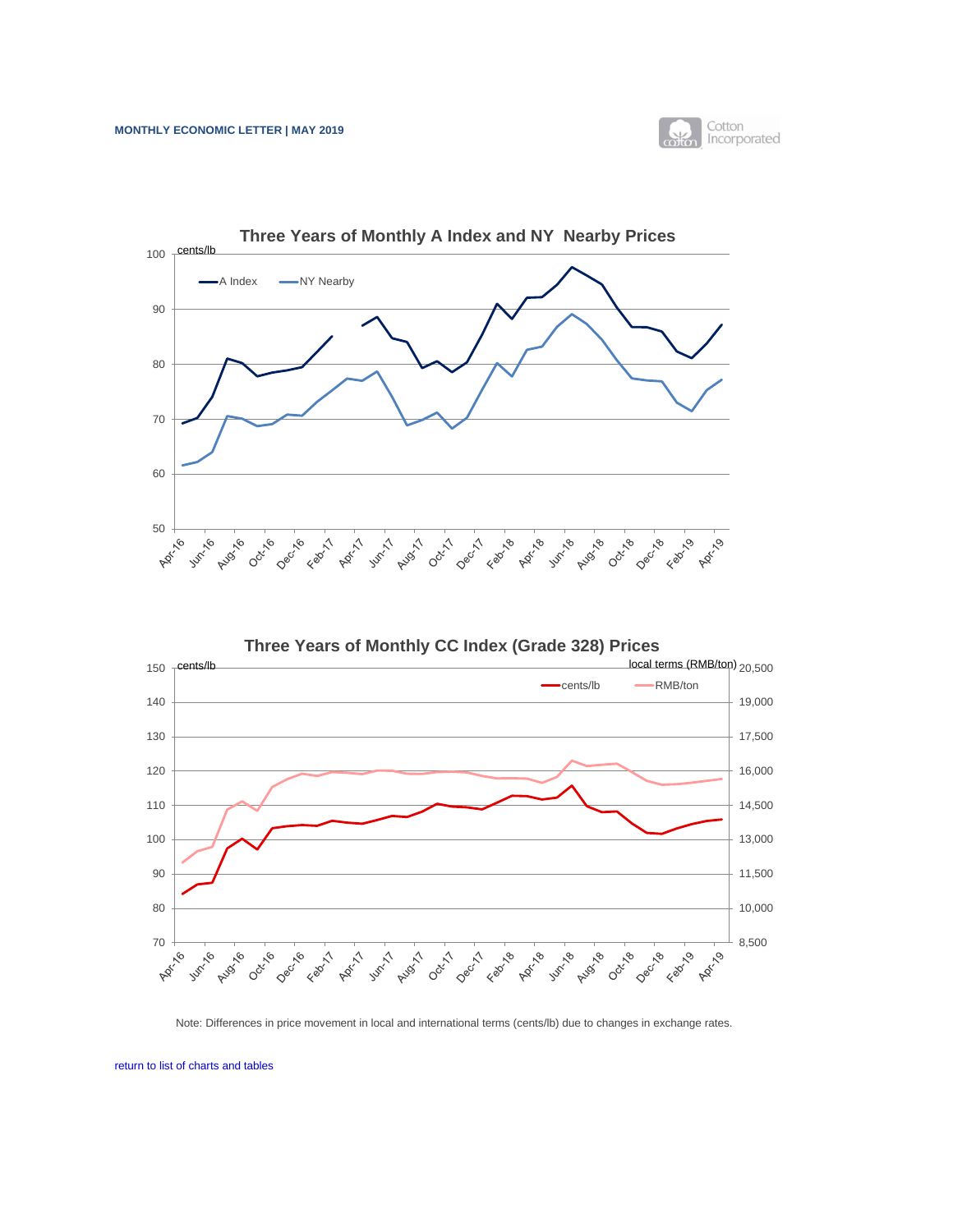

<span id="page-5-0"></span>

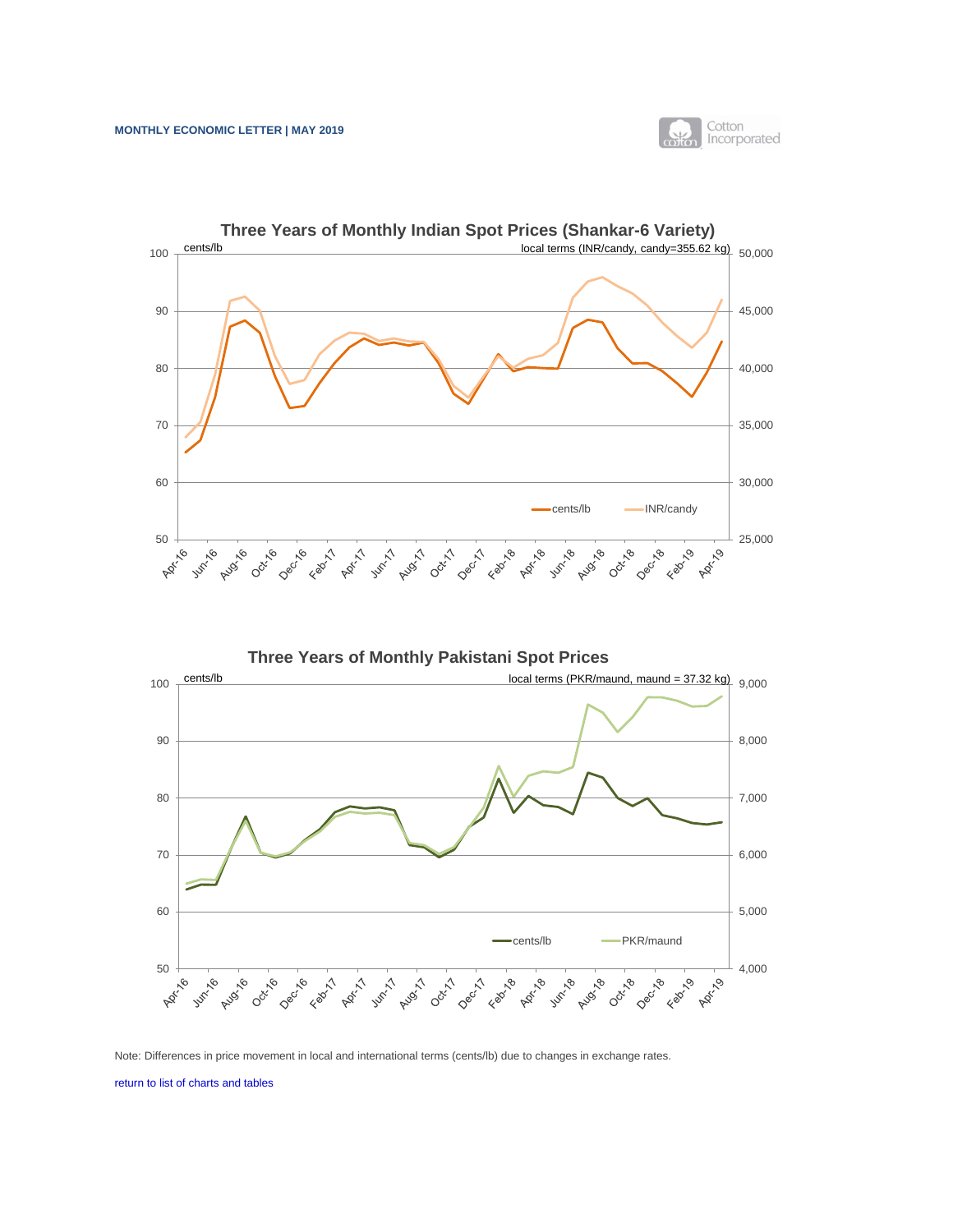

<span id="page-6-0"></span>

| <b>World Balance Sheet</b>                      |                         |                        |                        |                        |                        |                        |
|-------------------------------------------------|-------------------------|------------------------|------------------------|------------------------|------------------------|------------------------|
| million 480 lb. bales                           | 2014/15                 | 2015/16                | 2016/17                | 2017/18                | 2018/19                | 2019/20<br>May         |
| <b>Beginning Stocks</b><br>Production<br>Supply | 100.0<br>119.2<br>219.2 | 106.8<br>96.2<br>203.0 | 90.3<br>106.7<br>197.0 | 80.4<br>123.8<br>204.2 | 81.1<br>118.4<br>199.5 | 76.5<br>125.5<br>201.9 |
| Mill-Use                                        | 112.2                   | 113.2                  | 116.2                  | 122.8                  | 122.7                  | 125.9                  |
| <b>Ending Stocks</b>                            | 106.8                   | 90.3                   | 80.4                   | 81.1                   | 76.5                   | 75.7                   |
| <b>Stocks/Use Ratio</b>                         | 95.2%                   | 79.7%                  | 69.2%                  | 66.0%                  | 62.3%                  | 60.1%                  |

| <b>China Balance Sheet</b> |         |         |         |         |         |                |
|----------------------------|---------|---------|---------|---------|---------|----------------|
| million 480 lb. bales      | 2014/15 | 2015/16 | 2016/17 | 2017/18 | 2018/19 | 2019/20<br>May |
| <b>Beginning Stocks</b>    | 62.7    | 66.4    | 56.7    | 45.9    | 38.0    | 33.6           |
| Production                 | 30.0    | 22.0    | 22.8    | 27.5    | 27.8    | 27.8           |
| Imports                    | 8.3     | 4.4     | 5.0     | 5.7     | 8.5     | 11.0           |
| Supply                     | 101.0   | 92.8    | 84.5    | 79.1    | 74.3    | 72.4           |
| Mill-Use                   | 34.5    | 36.0    | 38.5    | 41.0    | 40.5    | 41.5           |
| <b>Exports</b>             | 0.1     | 0.1     | 0.1     | 0.1     | 0.2     | 0.1            |
| Demand                     | 34.6    | 36.1    | 38.6    | 41.1    | 40.7    | 41.6           |
| <b>Ending Stocks</b>       | 66.4    | 56.7    | 45.9    | 38.0    | 33.6    | 30.7           |
| Stocks/Use Ratio           | 192.1%  | 156.9%  | 119.1%  | 92.4%   | 82.7%   | 73.9%          |

| <b>World-Less-China Balance Sheet</b> |         |         |         |         |         |                |  |  |
|---------------------------------------|---------|---------|---------|---------|---------|----------------|--|--|
| million 480 lb. bales                 | 2014/15 | 2015/16 | 2016/17 | 2017/18 | 2018/19 | 2019/20<br>May |  |  |
| <b>Beginning Stocks</b>               | 37.2    | 40.4    | 33.6    | 34.5    | 43.1    | 43.1           |  |  |
| Production                            | 89.2    | 74.2    | 83.9    | 96.3    | 90.7    | 97.7           |  |  |
| Imports from China                    | 0.1     | 0.1     | 0.1     | 0.1     | 0.2     | 0.1            |  |  |
| Supply                                | 126.5   | 114.7   | 117.6   | 130.9   | 133.9   | 140.9          |  |  |
| Mill-Use                              | 77.7    | 77.2    | 77.7    | 81.8    | 82.2    | 84.4           |  |  |
| <b>Exports to China</b>               | 8.3     | 4.4     | 5.0     | 5.7     | 8.5     | 11.0           |  |  |
| Demand                                | 86.0    | 81.6    | 82.7    | 87.5    | 90.7    | 95.4           |  |  |
| <b>Ending Stocks</b>                  | 40.4    | 33.6    | 34.5    | 43.1    | 42.9    | 44.9           |  |  |
| Stocks/Use Ratio                      | 47.0%   | 41.1%   | 41.7%   | 49.2%   | 47.2%   | 47.1%          |  |  |

Source: USDA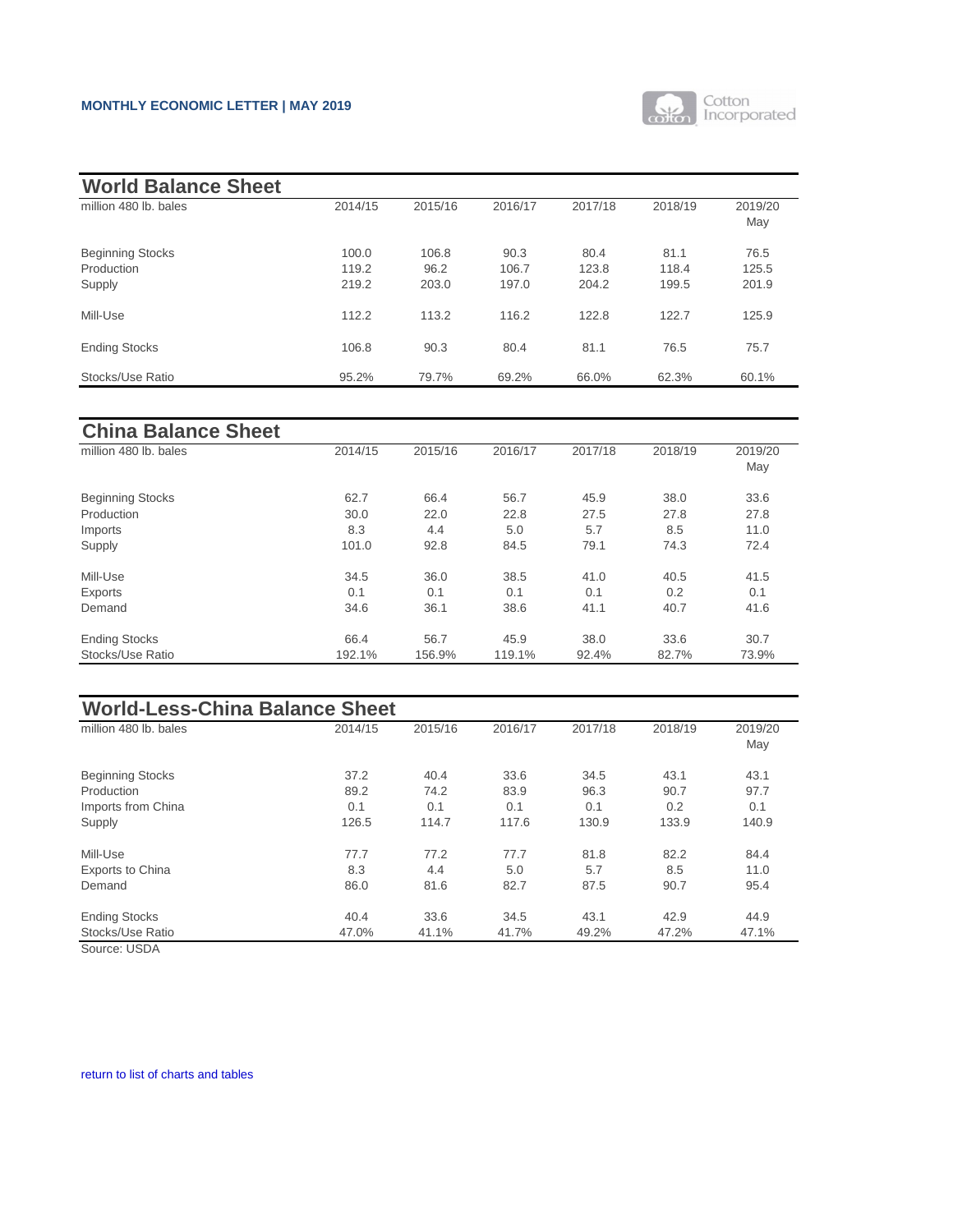

| <b>India Balance Sheet</b> |         |         |         |         |         |                |
|----------------------------|---------|---------|---------|---------|---------|----------------|
| million 480 lb. bales      | 2014/15 | 2015/16 | 2016/17 | 2017/18 | 2018/19 | 2019/20<br>May |
| <b>Beginning Stocks</b>    | 8.6     | 10.6    | 7.0     | 7.9     | 9.2     | 7.1            |
| Production                 | 29.5    | 25.9    | 27.0    | 29.0    | 25.5    | 28.5           |
| Imports                    | 1.2     | 1.1     | 2.7     | 1.7     | 1.4     | 1.4            |
| Supply                     | 39.3    | 37.6    | 36.8    | 38.6    | 36.1    | 37.0           |
| Mill-Use                   | 24.5    | 24.8    | 24.4    | 24.2    | 24.8    | 25.3           |
| <b>Exports</b>             | 4.2     | 5.8     | 4.6     | 5.2     | 4.2     | 4.5            |
| Demand                     | 28.7    | 30.5    | 28.9    | 29.3    | 29.0    | 29.8           |
| <b>Ending Stocks</b>       | 10.6    | 7.0     | 7.9     | 9.2     | 7.1     | 7.2            |
| Stocks/Use Ratio           | 36.9%   | 23.1%   | 27.3%   | 31.5%   | 24.6%   | 24.2%          |

| <b>U.S. Balance Sheet</b> |         |         |         |         |         |         |
|---------------------------|---------|---------|---------|---------|---------|---------|
| million 480 lb. bales     | 2014/15 | 2015/16 | 2016/17 | 2017/18 | 2018/19 | 2019/20 |
|                           |         |         |         |         |         | May     |
| <b>Beginning Stocks</b>   | 2.4     | 3.7     | 3.8     | 2.8     | 4.3     | 4.7     |
| Production                | 16.3    | 12.9    | 17.2    | 20.9    | 18.4    | 22.0    |
| Imports                   | 0.0     | 0.0     | 0.0     | 0.0     | 0.0     | 0.0     |
| Supply                    | 18.7    | 16.6    | 21.0    | 23.7    | 22.7    | 26.7    |
| Mill-Use                  | 3.6     | 3.5     | 3.3     | 3.2     | 3.1     | 3.1     |
| <b>Exports</b>            | 11.2    | 9.2     | 14.9    | 15.8    | 14.8    | 17.0    |
| Demand                    | 14.8    | 12.6    | 18.2    | 19.1    | 17.9    | 20.1    |
| <b>Ending Stocks</b>      | 3.7     | 3.8     | 2.8     | 4.3     | 4.7     | 6.4     |
| Stocks/Use Ratio          | 24.6%   | 30.2%   | 15.1%   | 22.5%   | 26.1%   | 31.8%   |

| <b>Pakistan Balance Sheet</b> |         |         |         |         |         |                |
|-------------------------------|---------|---------|---------|---------|---------|----------------|
| million 480 lb. bales         | 2014/15 | 2015/16 | 2016/17 | 2017/18 | 2018/19 | 2019/20<br>May |
| <b>Beginning Stocks</b>       | 2.5     | 2.9     | 2.6     | 2.3     | 2.8     | 2.8            |
| Production                    | 10.6    | 7.0     | 7.7     | 8.2     | 7.7     | 8.0            |
| Imports                       | 1.0     | 3.3     | 2.5     | 3.3     | 3.0     | 2.9            |
| Supply                        | 14.0    | 13.2    | 12.8    | 13.8    | 13.5    | 13.7           |
| Mill-Use                      | 10.6    | 10.3    | 10.3    | 10.8    | 10.6    | 10.7           |
| <b>Exports</b>                | 0.5     | 0.3     | 0.1     | 0.2     | 0.1     | 0.2            |
| Demand                        | 11.1    | 10.6    | 10.4    | 11.0    | 10.7    | 10.9           |
| <b>Ending Stocks</b>          | 2.9     | 2.6     | 2.3     | 2.8     | 2.8     | 2.8            |
| Stocks/Use Ratio              | 26.0%   | 24.8%   | 22.2%   | 25.8%   | 25.9%   | 25.9%          |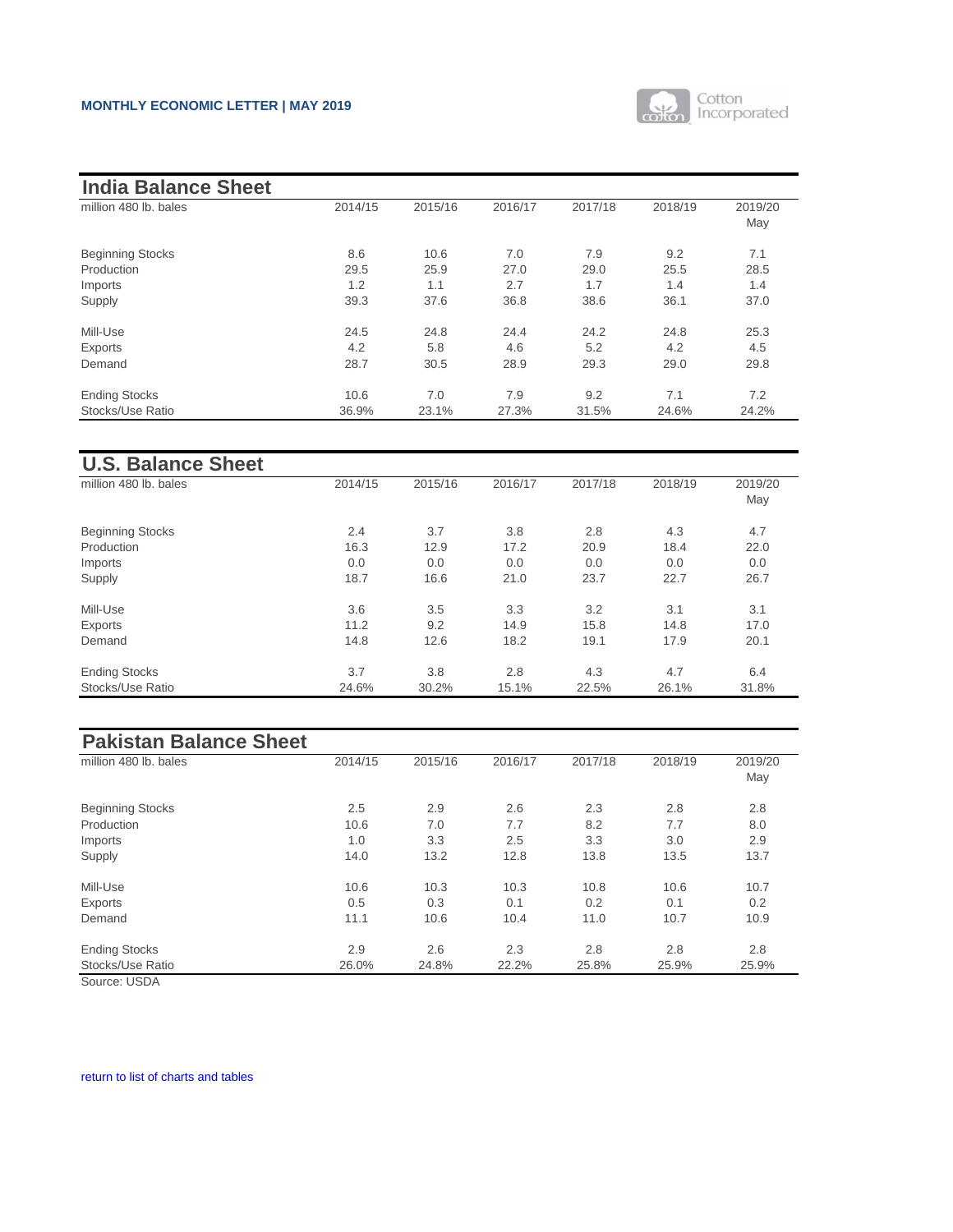

<span id="page-8-0"></span>

| <b>World Cotton Production</b> |         |         |         |         |         |                |
|--------------------------------|---------|---------|---------|---------|---------|----------------|
| million 480 lb. bales          | 2014/15 | 2015/16 | 2016/17 | 2017/18 | 2018/19 | 2019/20<br>May |
| India                          | 29.5    | 25.9    | 27.0    | 29.0    | 25.5    | 28.5           |
| China                          | 30.0    | 22.0    | 22.8    | 27.5    | 27.8    | 27.8           |
| <b>United States</b>           | 16.3    | 12.9    | 17.2    | 20.9    | 18.4    | 22.0           |
| <b>Brazil</b>                  | 7.2     | 5.9     | 7.0     | 9.2     | 12.8    | 12.0           |
| Pakistan                       | 10.6    | 7.0     | 7.7     | 8.2     | 7.7     | 8.0            |
| Turkey                         | 3.2     | 2.7     | 3.2     | 4.0     | 3.7     | 4.1            |
| <b>Uzbekistan</b>              | 3.9     | 3.8     | 3.7     | 3.9     | 3.3     | 3.1            |
| Australia                      | 2.3     | 2.9     | 4.1     | 4.8     | 2.5     | 2.2            |
| Mexico                         | 1.3     | 0.9     | 0.8     | 1.6     | 1.7     | 1.8            |
| Greece                         | 1.3     | 1.0     | 1.0     | 1.2     | 1.4     | 1.5            |
| <b>Benin</b>                   | 0.7     | 0.5     | 0.9     | 1.1     | 1.4     | 1.5            |
| Mali                           | 1.0     | 1.0     | 1.2     | 1.4     | 1.3     | 1.4            |
| <b>Burkina</b>                 | 1.4     | 1.1     | 1.3     | 1.2     | 0.9     | 1.2            |
| <b>Rest of World</b>           | 10.5    | 8.6     | 8.9     | 9.8     | 10.1    | 10.5           |
| <b>African Franc Zone</b>      | 4.8     | 4.0     | 4.9     | 5.1     | 5.1     | 5.7            |
| <b>EU-27</b>                   | 1.7     | 1.3     | 1.3     | 1.5     | 1.7     | 1.8            |
| World                          | 119.2   | 96.2    | 106.7   | 123.8   | 118.4   | 125.5          |

# **World Cotton Exports**

| million 480 lb. bales     | 2014/15 | 2015/16 | 2016/17 | 2017/18 | 2018/19 | 2019/20<br>May |
|---------------------------|---------|---------|---------|---------|---------|----------------|
| <b>United States</b>      | 11.2    | 9.2     | 14.9    | 15.8    | 14.8    | 17.0           |
| <b>Brazil</b>             | 3.9     | 4.3     | 2.8     | 4.2     | 5.8     | 8.2            |
| India                     | 4.2     | 5.8     | 4.6     | 5.2     | 4.2     | 4.5            |
| Australia                 | 2.4     | 2.8     | 3.7     | 3.9     | 4.2     | 2.4            |
| <b>Benin</b>              | 0.8     | 0.7     | 0.8     | 1.0     | 1.3     | 1.4            |
| Greece                    | 1.2     | 1.0     | 1.0     | 1.1     | 1.3     | 1.4            |
| Mali                      | 0.9     | 1.0     | 1.1     | 1.3     | 1.3     | 1.4            |
| <b>Burkina</b>            | 1.3     | 1.1     | 1.2     | 1.2     | 1.1     | 1.1            |
| Cote d'Ivoire             | 0.9     | 0.8     | 0.6     | 0.6     | 0.9     | 0.8            |
| Cameroon                  | 0.5     | 0.6     | 0.5     | 0.4     | 0.6     | 0.6            |
| Mexico                    | 0.2     | 0.1     | 0.2     | 0.4     | 0.5     | 0.6            |
| Argentina                 | 0.4     | 0.2     | 0.3     | 0.2     | 0.5     | 0.5            |
| Sudan                     | 0.1     | 0.1     | 0.3     | 0.4     | 0.4     | 0.5            |
| <b>Rest of World</b>      | 8.1     | 7.1     | 6.0     | 5.4     | 5.4     | 5.1            |
| <b>African Franc Zone</b> | 4.4     | 4.3     | 4.4     | 4.7     | 5.2     | 5.4            |
| <b>EU-27</b>              | 1.6     | 1.3     | 1.3     | 1.4     | 1.5     | 1.7            |
| World                     | 35.9    | 34.7    | 37.9    | 40.9    | 42.0    | 45.3           |

Source: USDA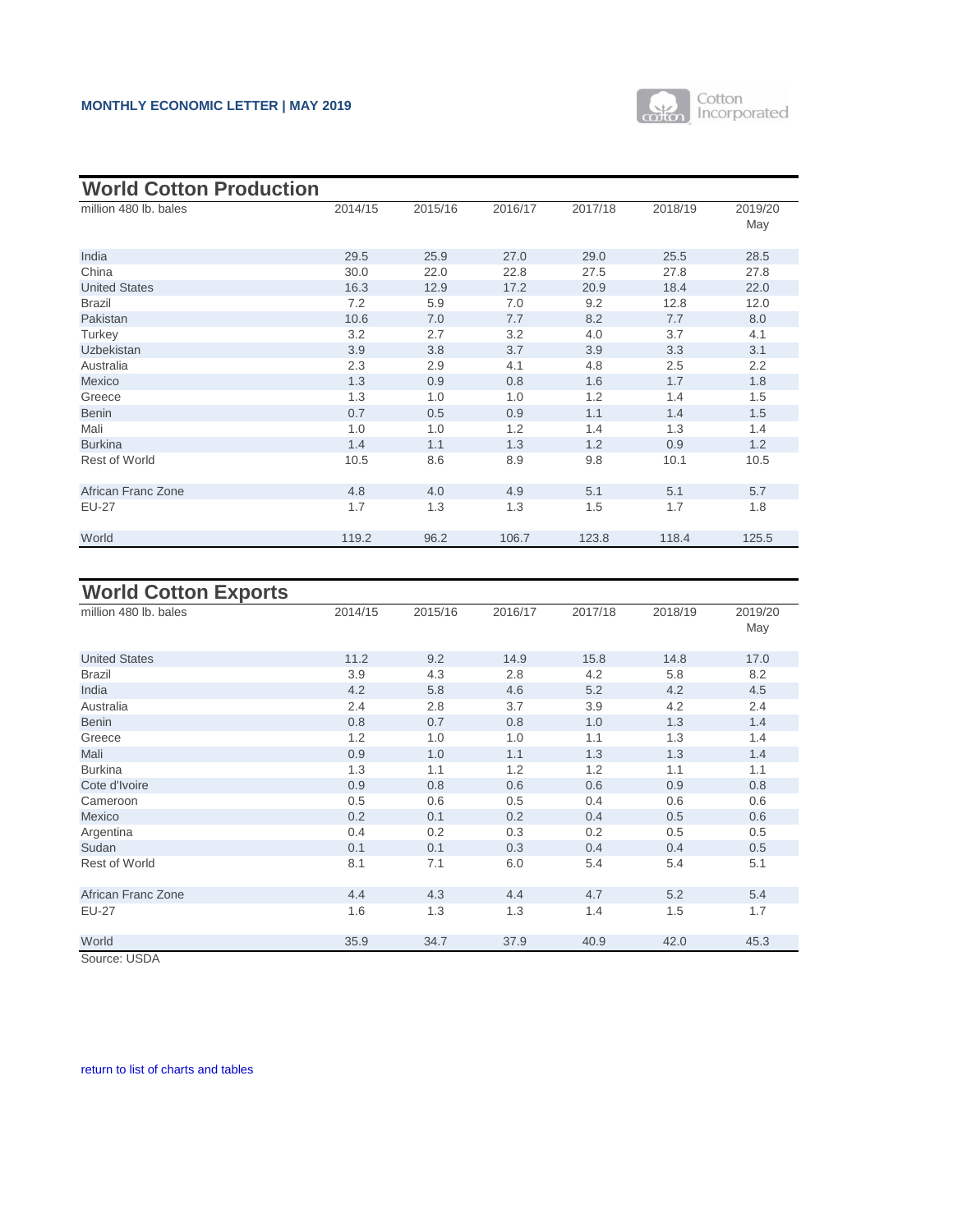

| 2014/15 | 2015/16      | 2016/17 | 2017/18 | 2018/19 | 2019/20      |
|---------|--------------|---------|---------|---------|--------------|
|         |              |         |         |         | May          |
|         |              |         |         |         |              |
|         |              |         |         |         | 41.5         |
|         | 24.8         | 24.4    | 24.2    |         | 25.3         |
| 10.6    | 10.3         | 10.3    | 10.8    | 10.6    | 10.7         |
| 5.8     | 6.3          | 6.8     | 7.5     | 8.0     | 8.4          |
| 4.1     | 4.5          | 5.4     | 6.7     | 7.0     | 7.6          |
| 6.4     | 6.7          | 6.6     | 7.5     | 6.5     | 6.7          |
| 3.4     | 3.1          | 3.2     | 3.4     | 3.5     | 3.6          |
| 3.3     | 3.0          | 3.3     | 3.5     | 3.2     | 3.2          |
| 3.6     | 3.5          | 3.3     | 3.2     | 3.1     | 3.1          |
| 1.8     | 1.8          | 2.0     | 2.5     | 2.8     | 3.0          |
| 1.9     | 1.9          | 1.8     | 1.9     | 2.0     | 2.0          |
| 1.5     | 1.3          | 1.2     | 1.1     | 1.2     | 1.2          |
| 1.3     | 1.2          | 1.1     | 0.9     | 0.8     | 0.8          |
| 9.7     | 9.0          | 8.5     | 8.6     | 8.8     | 8.9          |
|         |              |         |         |         |              |
| 0.1     | 0.1          | 0.1     | 0.1     | 0.1     | 0.1          |
| 0.9     | 0.8          | 0.7     | 0.8     | 0.7     | 0.7          |
|         |              |         |         |         |              |
| 112.2   | 113.2        | 116.2   | 122.8   | 122.7   | 125.9        |
|         | 34.5<br>24.5 | 36.0    | 38.5    | 41.0    | 40.5<br>24.8 |

# **World Cotton Imports**

| ----------------          |         |         |         |         |         |                |
|---------------------------|---------|---------|---------|---------|---------|----------------|
| million 480 lb. bales     | 2014/15 | 2015/16 | 2016/17 | 2017/18 | 2018/19 | 2019/20<br>May |
| China                     | 8.3     | 4.4     | 5.0     | 5.7     | 8.5     | 11.0           |
| Bangladesh                | 5.8     | 6.4     | 6.8     | 7.6     | 8.0     | 8.4            |
| Vietnam                   | 4.3     | 4.6     | 5.5     | 7.0     | 7.1     | 7.6            |
| Indonesia                 | 3.3     | 2.9     | 3.4     | 3.5     | 3.2     | 3.2            |
| Turkey                    | 3.7     | 4.2     | 3.7     | 4.0     | 3.0     | 3.0            |
| Pakistan                  | 1.0     | 3.3     | 2.5     | 3.3     | 3.0     | 2.9            |
| India                     | 1.2     | 1.1     | 2.7     | 1.7     | 1.4     | 1.4            |
| Thailand                  | 1.5     | 1.3     | 1.2     | 1.1     | 1.2     | 1.2            |
| Mexico                    | 0.8     | 1.0     | 1.0     | 0.9     | 0.9     | 0.9            |
| South Korea               | 1.3     | 1.2     | 1.0     | 0.9     | 0.8     | 0.8            |
| Malaysia                  | 0.3     | 0.4     | 0.4     | 0.7     | 0.7     | 0.7            |
| <b>Taiwan</b>             | 0.9     | 0.7     | 0.6     | 0.6     | 0.7     | 0.7            |
| Egypt                     | 0.3     | 0.5     | 0.5     | 0.6     | 0.5     | 0.5            |
| <b>Rest of World</b>      | 3.4     | 3.5     | 3.3     | 3.3     | 3.2     | 3.2            |
| <b>African Franc Zone</b> | 0.0     | 0.0     | 0.0     | 0.0     | 0.0     | 0.0            |
| <b>EU-27</b>              | 0.9     | 0.8     | 0.7     | 0.7     | 0.7     | 0.7            |
| <b>World Total</b>        | 36.1    | 35.4    | 37.7    | 41.0    | 42.0    | 45.4           |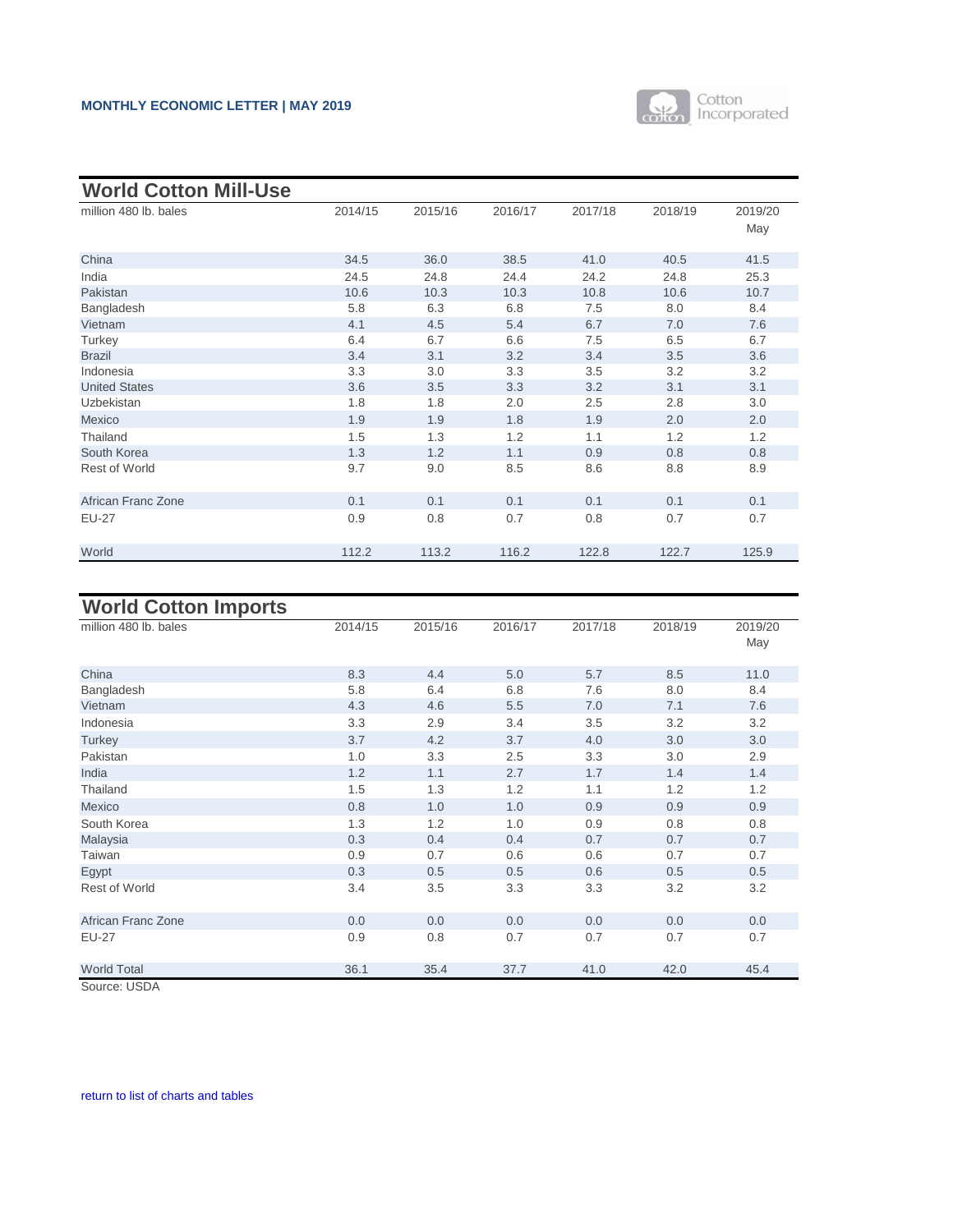

<span id="page-10-0"></span>

| <b>World Balance Sheet</b> |         |         |         |         |         |                |
|----------------------------|---------|---------|---------|---------|---------|----------------|
| million metric tons        | 2014/15 | 2015/16 | 2016/17 | 2017/18 | 2018/19 | 2019/20<br>May |
| <b>Beginning Stocks</b>    | 21.8    | 23.3    | 19.7    | 17.5    | 17.7    | 16.6           |
| Production                 | 26.0    | 20.9    | 23.2    | 27.0    | 25.8    | 27.3           |
| Supply                     | 47.7    | 44.2    | 42.9    | 44.5    | 43.4    | 44.0           |
| Mill-Use                   | 24.4    | 24.7    | 25.3    | 26.7    | 26.7    | 27.4           |
| <b>Ending Stocks</b>       | 23.3    | 19.7    | 17.5    | 17.7    | 16.6    | 16.5           |
| Stocks/Use Ratio           | 95.2%   | 79.7%   | 69.2%   | 66.0%   | 62.3%   | 60.1%          |

| <b>China Balance Sheet</b> |         |         |         |         |         |         |
|----------------------------|---------|---------|---------|---------|---------|---------|
| million metric tons        | 2014/15 | 2015/16 | 2016/17 | 2017/18 | 2018/19 | 2019/20 |
|                            |         |         |         |         |         | May     |
| <b>Beginning Stocks</b>    | 13.7    | 14.5    | 12.3    | 10.0    | 8.3     | 7.3     |
| Production                 | 6.5     | 4.8     | 5.0     | 6.0     | 6.0     | 6.0     |
| Imports                    | 1.8     | 1.0     | 1.1     | 1.2     | 1.9     | 2.4     |
| Supply                     | 22.0    | 20.2    | 18.4    | 17.2    | 16.2    | 15.8    |
| Mill-Use                   | 7.5     | 7.8     | 8.4     | 8.9     | 8.8     | 9.0     |
| <b>Exports</b>             | 0.0     | 0.0     | 0.0     | 0.0     | 0.0     | 0.0     |
| Demand                     | 7.5     | 7.9     | 8.4     | 9.0     | 8.9     | 9.1     |
| <b>Ending Stocks</b>       | 14.5    | 12.3    | 10.0    | 8.3     | 7.3     | 6.7     |
| Stocks/Use Ratio           | 192.1%  | 156.9%  | 119.1%  | 92.4%   | 82.7%   | 73.9%   |

| <b>World-Less-China Balance Sheet</b> |         |         |         |         |         |                |  |  |
|---------------------------------------|---------|---------|---------|---------|---------|----------------|--|--|
| million metric tons                   | 2014/15 | 2015/16 | 2016/17 | 2017/18 | 2018/19 | 2019/20<br>May |  |  |
| <b>Beginning Stocks</b>               | 8.1     | 8.8     | 7.3     | 7.5     | 9.4     | 9.4            |  |  |
| Production                            | 19.4    | 16.1    | 18.3    | 21.0    | 19.7    | 21.3           |  |  |
| Imports from China                    | 0.0     | 0.0     | 0.0     | 0.0     | 0.0     | 0.0            |  |  |
| Supply                                | 27.5    | 25.0    | 25.6    | 28.5    | 29.2    | 30.7           |  |  |
| Mill-Use                              | 16.9    | 16.8    | 16.9    | 17.8    | 17.9    | 18.4           |  |  |
| <b>Exports to China</b>               | 1.8     | 1.0     | 1.1     | 1.2     | 1.9     | 2.4            |  |  |
| Demand                                | 18.7    | 17.8    | 18.0    | 19.0    | 19.7    | 20.8           |  |  |
| <b>Ending Stocks</b>                  | 8.8     | 7.3     | 7.5     | 9.4     | 9.3     | 9.8            |  |  |
| <b>Stocks/Use Ratio</b>               | 47.0%   | 41.1%   | 41.7%   | 49.2%   | 47.2%   | 47.1%          |  |  |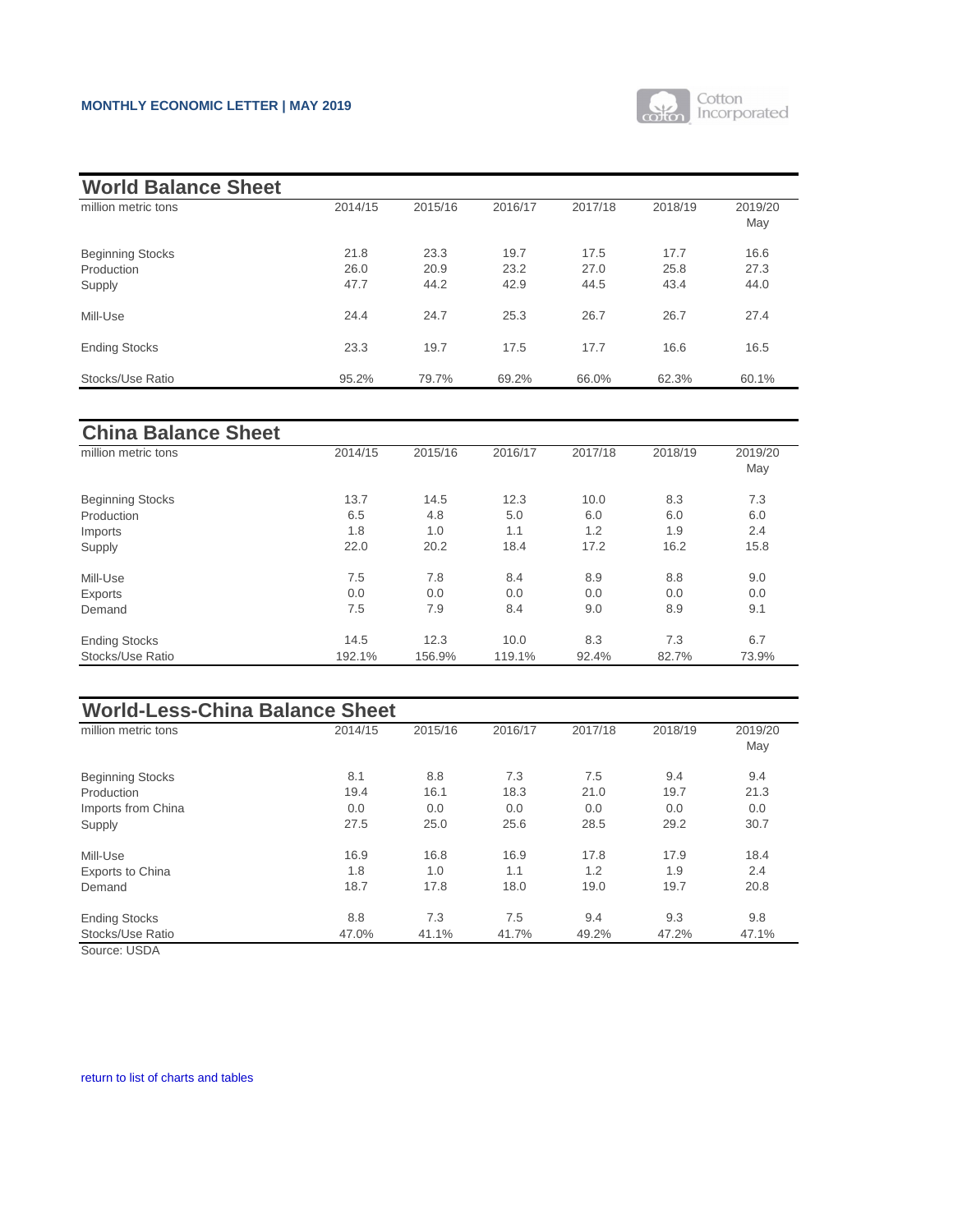

| <b>India Balance Sheet</b> |         |         |         |         |         |                |
|----------------------------|---------|---------|---------|---------|---------|----------------|
| million metric tons        | 2014/15 | 2015/16 | 2016/17 | 2017/18 | 2018/19 | 2019/20<br>May |
| <b>Beginning Stocks</b>    | 1.9     | 2.3     | 1.5     | 1.7     | 2.0     | 1.6            |
| Production                 | 6.4     | 5.6     | 5.9     | 6.3     | 5.6     | 6.2            |
| Imports                    | 0.3     | 0.2     | 0.6     | 0.4     | 0.3     | 0.3            |
| Supply                     | 8.6     | 8.2     | 8.0     | 8.4     | 7.9     | 8.1            |
| Mill-Use                   | 5.3     | 5.4     | 5.3     | 5.3     | 5.4     | 5.5            |
| <b>Exports</b>             | 0.9     | 1.3     | 1.0     | 1.1     | 0.9     | 1.0            |
| Demand                     | 6.2     | 6.6     | 6.3     | 6.4     | 6.3     | 6.5            |
| <b>Ending Stocks</b>       | 2.3     | 1.5     | 1.7     | 2.0     | 1.6     | 1.6            |
| Stocks/Use Ratio           | 36.9%   | 23.1%   | 27.3%   | 31.5%   | 24.6%   | 24.2%          |

| <b>U.S. Balance Sheet</b> |         |         |         |         |         |         |
|---------------------------|---------|---------|---------|---------|---------|---------|
| million metric tons       | 2014/15 | 2015/16 | 2016/17 | 2017/18 | 2018/19 | 2019/20 |
|                           |         |         |         |         |         | May     |
| <b>Beginning Stocks</b>   | 0.5     | 0.8     | 0.8     | 0.6     | 0.9     | 1.0     |
| Production                | 3.6     | 2.8     | 3.7     | 4.6     | 4.0     | 4.8     |
| Imports                   | 0.0     | 0.0     | 0.0     | 0.0     | 0.0     | 0.0     |
| Supply                    | 4.1     | 3.6     | 4.6     | 5.2     | 4.9     | 5.8     |
| Mill-Use                  | 0.8     | 0.8     | 0.7     | 0.7     | 0.7     | 0.7     |
| <b>Exports</b>            | 2.4     | 2.0     | 3.2     | 3.5     | 3.2     | 3.7     |
| Demand                    | 3.2     | 2.7     | 4.0     | 4.2     | 3.9     | 4.4     |
| <b>Ending Stocks</b>      | 0.8     | 0.8     | 0.6     | 0.9     | 1.0     | 1.4     |
| Stocks/Use Ratio          | 24.6%   | 30.2%   | 15.1%   | 22.5%   | 26.1%   | 31.8%   |

| <b>Pakistan Balance Sheet</b> |         |         |         |         |         |                |
|-------------------------------|---------|---------|---------|---------|---------|----------------|
| million metric tons           | 2014/15 | 2015/16 | 2016/17 | 2017/18 | 2018/19 | 2019/20<br>May |
| <b>Beginning Stocks</b>       | 0.5     | 0.6     | 0.6     | 0.5     | 0.6     | 0.6            |
| Production                    | 2.3     | 1.5     | 1.7     | 1.8     | 1.7     | 1.7            |
| Imports                       | 0.2     | 0.7     | 0.5     | 0.7     | 0.7     | 0.6            |
| Supply                        | 3.1     | 2.9     | 2.8     | 3.0     | 2.9     | 3.0            |
| Mill-Use                      | 2.3     | 2.2     | 2.2     | 2.4     | 2.3     | 2.3            |
| <b>Exports</b>                | 0.1     | 0.1     | 0.0     | 0.0     | 0.0     | 0.0            |
| Demand                        | 2.4     | 2.3     | 2.3     | 2.4     | 2.3     | 2.4            |
| <b>Ending Stocks</b>          | 0.6     | 0.6     | 0.5     | 0.6     | 0.6     | 0.6            |
| <b>Stocks/Use Ratio</b>       | 26.0%   | 24.8%   | 22.2%   | 25.8%   | 25.9%   | 25.9%          |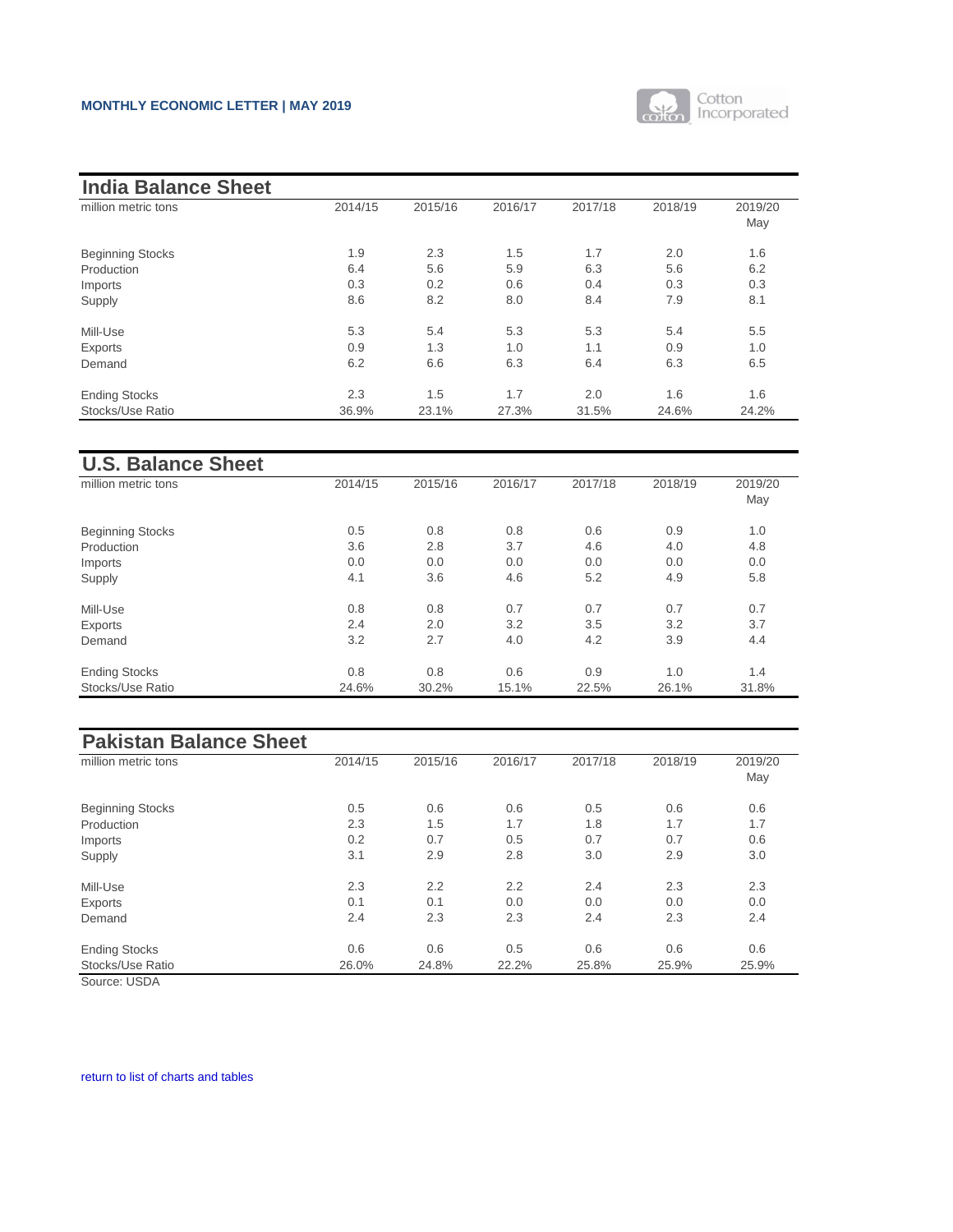

<span id="page-12-0"></span>

| <b>World Cotton Production</b> |         |         |         |         |         |                |
|--------------------------------|---------|---------|---------|---------|---------|----------------|
| million metric tons            | 2014/15 | 2015/16 | 2016/17 | 2017/18 | 2018/19 | 2019/20<br>May |
| India                          | 6.4     | 5.6     | 5.9     | 6.3     | 5.6     | 6.2            |
| China                          | 6.5     | 4.8     | 5.0     | 6.0     | 6.0     | 6.0            |
| <b>United States</b>           | 3.6     | 2.8     | 3.7     | 4.6     | 4.0     | 4.8            |
| <b>Brazil</b>                  | 1.6     | 1.3     | 1.5     | 2.0     | 2.8     | 2.6            |
| Pakistan                       | 2.3     | 1.5     | 1.7     | 1.8     | 1.7     | 1.7            |
| Turkey                         | 0.7     | 0.6     | 0.7     | 0.9     | 0.8     | 0.9            |
| <b>Uzbekistan</b>              | 0.8     | 0.8     | 0.8     | 0.8     | 0.7     | 0.7            |
| Australia                      | 0.5     | 0.6     | 0.9     | 1.0     | 0.5     | 0.5            |
| Mexico                         | 0.3     | 0.2     | 0.2     | 0.3     | 0.4     | 0.4            |
| Greece                         | 0.3     | 0.2     | 0.2     | 0.3     | 0.3     | 0.3            |
| <b>Benin</b>                   | 0.2     | 0.1     | 0.2     | 0.2     | 0.3     | 0.3            |
| Mali                           | 0.2     | 0.2     | 0.3     | 0.3     | 0.3     | 0.3            |
| <b>Burkina</b>                 | 0.3     | 0.2     | 0.3     | 0.3     | 0.2     | 0.3            |
| <b>Rest of World</b>           | 2.3     | 1.9     | 1.9     | 2.1     | 2.2     | 2.3            |
| <b>African Franc Zone</b>      | 1.0     | 0.9     | 1.1     | 1.1     | 1.1     | 1.2            |
| <b>EU-27</b>                   | 0.4     | 0.3     | 0.3     | 0.3     | 0.4     | 0.4            |
| World                          | 26.0    | 20.9    | 23.2    | 27.0    | 25.8    | 27.3           |

| <b>World Cotton Exports</b> |         |         |         |         |         |         |
|-----------------------------|---------|---------|---------|---------|---------|---------|
| million metric tons         | 2014/15 | 2015/16 | 2016/17 | 2017/18 | 2018/19 | 2019/20 |
|                             |         |         |         |         |         | May     |
| <b>United States</b>        | 2.4     | 2.0     | 3.2     | 3.5     | 3.2     | 3.7     |
| <b>Brazil</b>               | 0.9     | 0.9     | 0.6     | 0.9     | 1.3     | 1.8     |
| India                       | 0.9     | 1.3     | 1.0     | 1.1     | 0.9     | 1.0     |
| Australia                   | 0.5     | 0.6     | 0.8     | 0.9     | 0.9     | 0.5     |
| <b>Benin</b>                | 0.2     | 0.1     | 0.2     | 0.2     | 0.3     | 0.3     |
| Greece                      | 0.3     | 0.2     | 0.2     | 0.2     | 0.3     | 0.3     |
| Mali                        | 0.2     | 0.2     | 0.2     | 0.3     | 0.3     | 0.3     |
| <b>Burkina</b>              | 0.3     | 0.2     | 0.3     | 0.3     | 0.2     | 0.2     |
| Cote d'Ivoire               | 0.2     | 0.2     | 0.1     | 0.1     | 0.2     | 0.2     |
| Cameroon                    | 0.1     | 0.1     | 0.1     | 0.1     | 0.1     | 0.1     |
| Mexico                      | 0.0     | 0.0     | 0.0     | 0.1     | 0.1     | 0.1     |
| Argentina                   | 0.1     | 0.0     | 0.1     | 0.0     | 0.1     | 0.1     |
| Sudan                       | 0.0     | 0.0     | 0.1     | 0.1     | 0.1     | 0.1     |
| <b>Rest of World</b>        | 1.8     | 1.5     | 1.3     | 1.2     | 1.2     | 1.1     |
| <b>African Franc Zone</b>   | 1.0     | 0.9     | 1.0     | 1.0     | 1.1     | 1.2     |
| <b>EU-27</b>                | 0.4     | 0.3     | 0.3     | 0.3     | 0.3     | 0.4     |
| World                       | 7.8     | 7.5     | 8.2     | 8.9     | 9.2     | 9.9     |